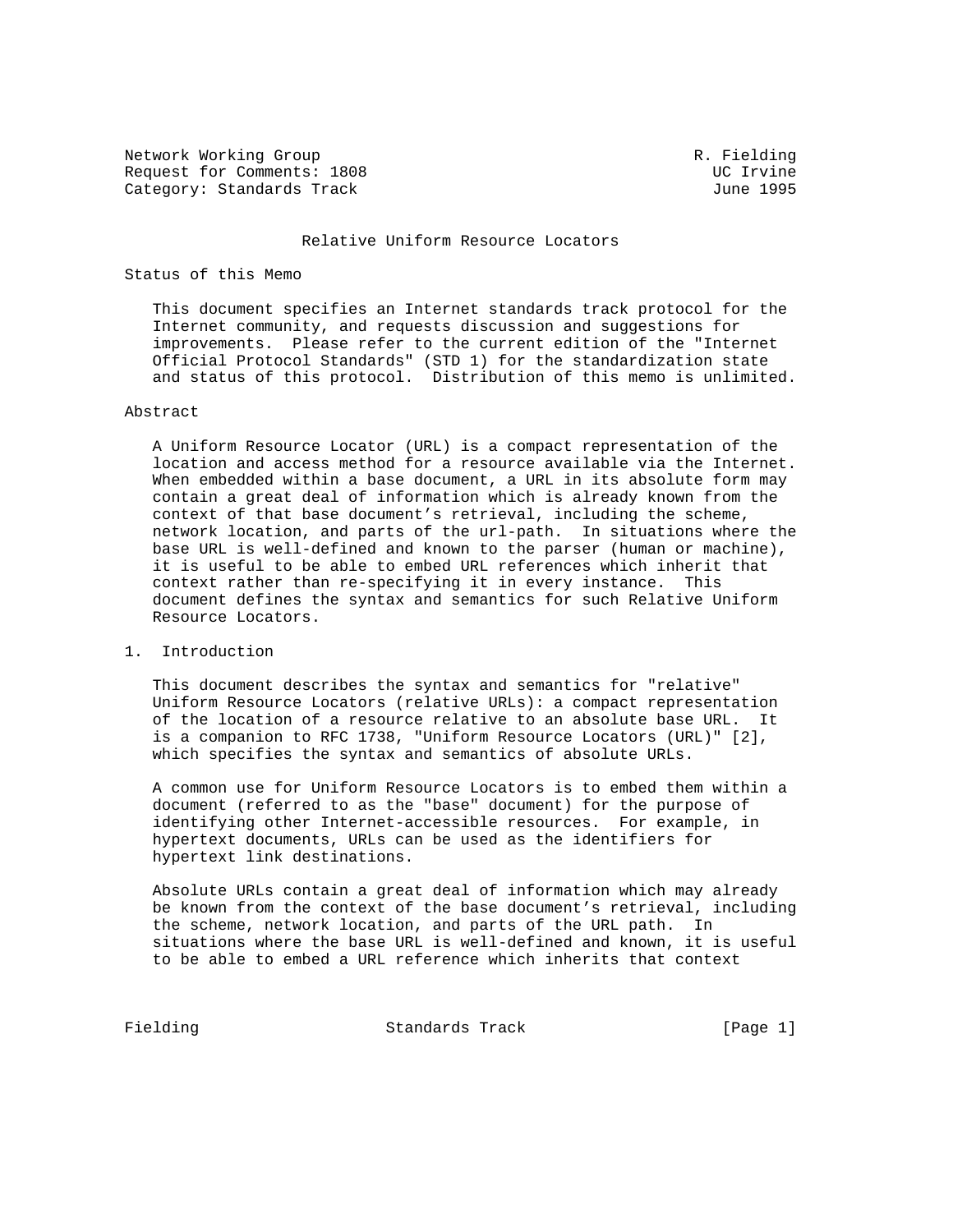rather than re-specifying it within each instance. Relative URLs can also be used within data-entry dialogs to decrease the number of characters necessary to describe a location.

 In addition, it is often the case that a group or "tree" of documents has been constructed to serve a common purpose; the vast majority of URLs in these documents point to locations within the tree rather than outside of it. Similarly, documents located at a particular Internet site are much more likely to refer to other resources at that site than to resources at remote sites.

 Relative addressing of URLs allows document trees to be partially independent of their location and access scheme. For instance, it is possible for a single set of hypertext documents to be simultaneously accessible and traversable via each of the "file", "http", and "ftp" schemes if the documents refer to each other using relative URLs. Furthermore, document trees can be moved, as a whole, without changing any of the embedded URLs. Experience within the World-Wide Web has demonstrated that the ability to perform relative referencing is necessary for the long-term usability of embedded URLs.

2. Relative URL Syntax

 The syntax for relative URLs is a shortened form of that for absolute URLs [2], where some prefix of the URL is missing and certain path components ("." and "..") have a special meaning when interpreting a relative path. Because a relative URL may appear in any context that could hold an absolute URL, systems that support relative URLs must be able to recognize them as part of the URL parsing process.

 Although this document does not seek to define the overall URL syntax, some discussion of it is necessary in order to describe the parsing of relative URLs. In particular, base documents can only make use of relative URLs when their base URL fits within the generic-RL syntax described below. Although some URL schemes do not require this generic-RL syntax, it is assumed that any document which contains a relative reference does have a base URL that obeys the syntax. In other words, relative URLs cannot be used within documents that have unsuitable base URLs.

2.1. URL Syntactic Components

 The URL syntax is dependent upon the scheme. Some schemes use reserved characters like "?" and ";" to indicate special components, while others just consider them to be part of the path. However, there is enough uniformity in the use of URLs to allow a parser to resolve relative URLs based upon a single, generic-RL syntax. This generic-RL syntax consists of six components:

Fielding Standards Track [Page 2]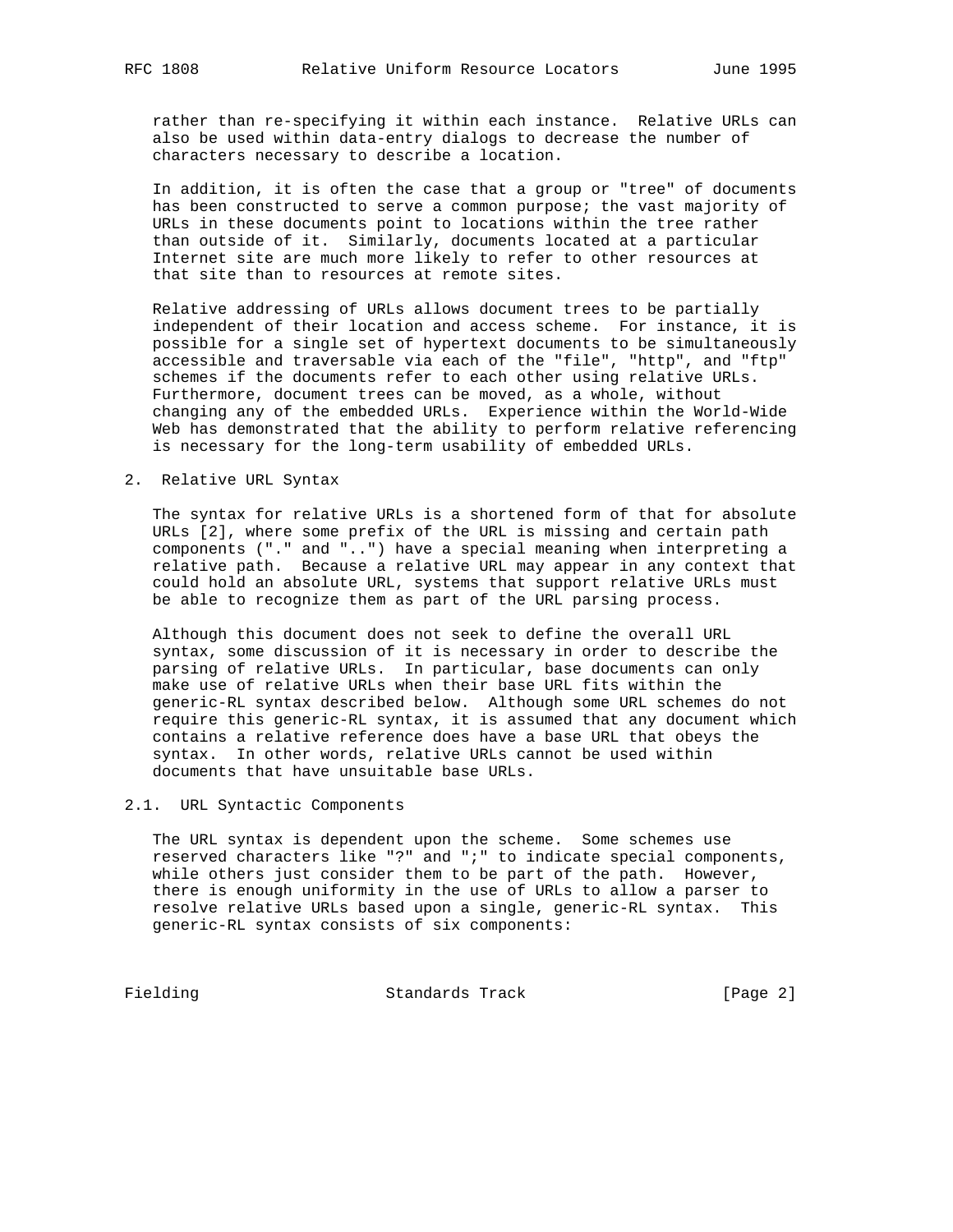<scheme>://<net\_loc>/<path>;<params>?<query>#<fragment>

 each of which, except <scheme>, may be absent from a particular URL. These components are defined as follows (a complete BNF is provided in Section 2.2):

scheme ":" ::= scheme name, as per Section 2.1 of RFC 1738 [2].

- "//" net\_loc ::= network location and login information, as per Section 3.1 of RFC 1738 [2].
- "/" path  $\therefore$  := URL path, as per Section 3.1 of RFC 1738 [2].
- ";" params ::= object parameters (e.g., ";type=a" as in Section 3.2.2 of RFC 1738 [2]).
- "?" query ::= query information, as per Section 3.3 of RFC 1738 [2].

"#" fragment ::= fragment identifier.

 Note that the fragment identifier (and the "#" that precedes it) is not considered part of the URL. However, since it is commonly used within the same string context as a URL, a parser must be able to recognize the fragment when it is present and set it aside as part of the parsing process.

The order of the components is important. If both <params> and <query> are present, the <query> information must occur after the <params>.

2.2. BNF for Relative URLs

 This is a BNF-like description of the Relative Uniform Resource Locator syntax, using the conventions of RFC 822 [5], except that "|" is used to designate alternatives. Briefly, literals are quoted with "", parentheses "(" and ")" are used to group elements, optional elements are enclosed in [brackets], and elements may be preceded with <n>\* to designate n or more repetitions of the following element; n defaults to 0.

 This BNF also describes the generic-RL syntax for valid base URLs. Note that this differs from the URL syntax defined in RFC 1738 [2] in that all schemes are required to use a single set of reserved characters and use them consistently within the major URL components.

Fielding **Standards Track** [Page 3]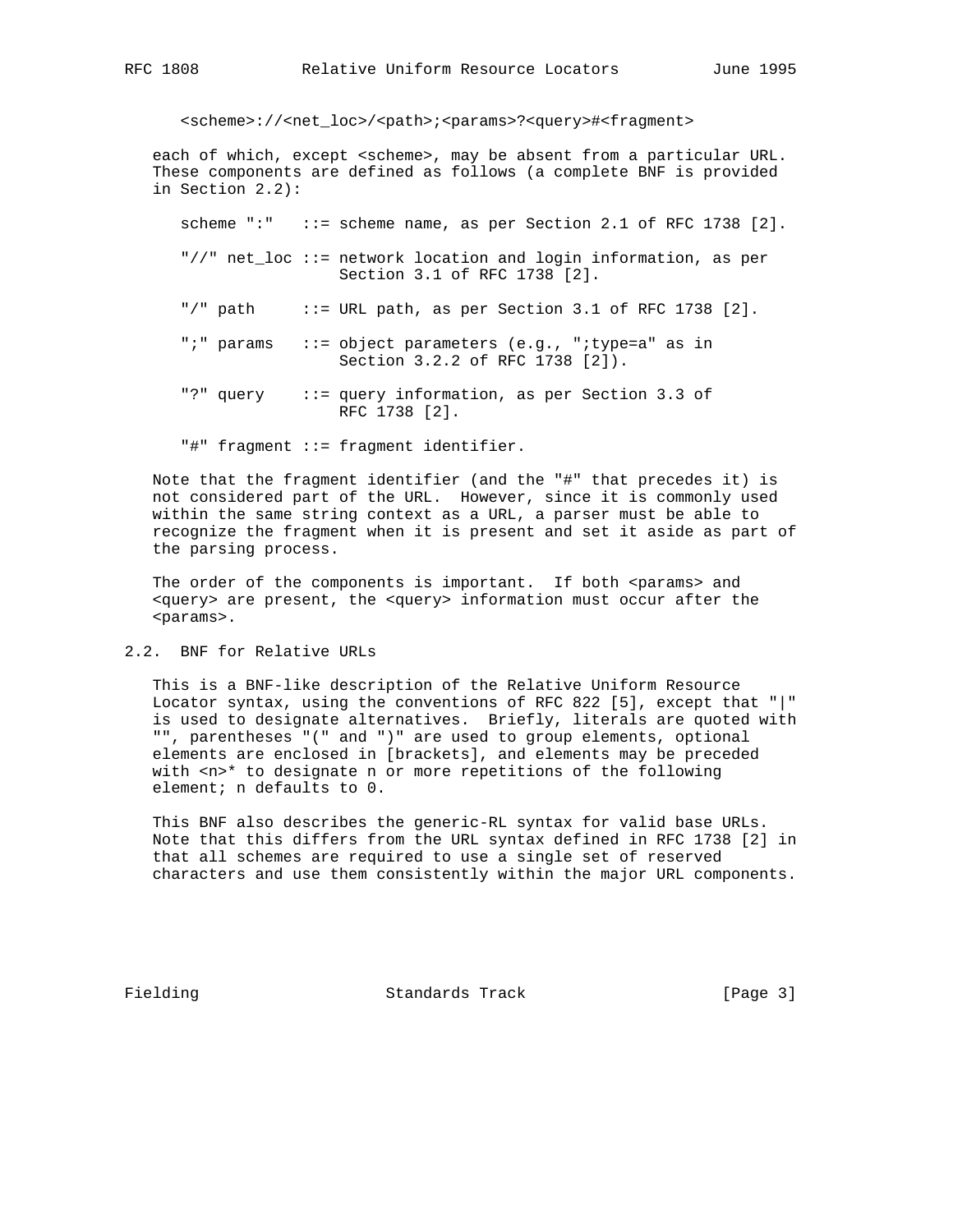URL = ( absoluteURL | relativeURL ) [ "#" fragment ] absoluteURL = generic-RL | ( scheme ":"  $*($  uchar | reserved ) ) generic-RL = scheme ":" relativeURL relativeURL = net\_path | abs\_path | rel\_path  $net\_path$  =  $\sqrt{7}$   $net\_loc$  [  $abs\_path$  ] abs path  $= "/"$  rel path rel\_path = [ path ] [ ";" params ] [ "?" query ]  $path = fsegment * ( " / " segment )$  fsegment = 1\*pchar segment = \*pchar  $params$  =  $param * ( " ; " param )$  $param = *(**pchar** | "/*")$  scheme = 1\*( alpha | digit | "+" | "-" | "." ) net\_loc = \*( pchar | ";" | "?" ) query = \*( uchar | reserved ) fragment =  $*($  uchar | reserved ) pchar = uchar | ":" | "@" | "&" | "=" uchar = unreserved | escape unreserved = alpha | digit | safe | extra escape = "%" hex hex hex = digit | "A" | "B" | "C" | "D" | "E" | "F" | "a" | "b" | "c" | "d" | "e" | "f" alpha = lowalpha | hialpha  $1$ owalpha = "a" | "b" | "c" | "d" | "e" | "f" | "g" | "h" | "i" "j" | "k" | "l" | "m" | "n" | "o" | "p" | "q" | "r" | "s" | "t" | "u" | "v" | "w" | "x" | "y" | "z" hialpha = "A" | "B" | "C" | "D" | "E" | "F" | "G" | "H" | "I" | "J" | "K" | "L" | "M" | "N" | "O" | "P" | "Q" | "R" | "S" | "T" | "U" | "V" | "W" | "X" | "Y" | "Z" digit = "0" | "1" | "2" | "3" | "4" | "5" | "6" | "7" | "8" | "9" safe = "\$" | "-" | "\_" | "." | "+" extra = "!" | "\*" | "'" | "(" | ")" | "," national =  $\lceil {\lceil {\cdot} \rceil} \rceil$  |  $\lceil {\cdot} \rceil$  |  $\lceil {\cdot} \rceil$  |  $\lceil {\cdot} \rceil$  |  $\lceil {\cdot} \rceil$  |  $\lceil {\cdot} \rceil$  |  $\lceil {\cdot} \rceil$  |  $\lceil {\cdot} \rceil$ reserved = ";" | "/" | "?" | ":" | "@" | "&" | "=" punctuation = "<" | ">" | "#" | "%" | <">

Fielding **Standards Track** [Page 4]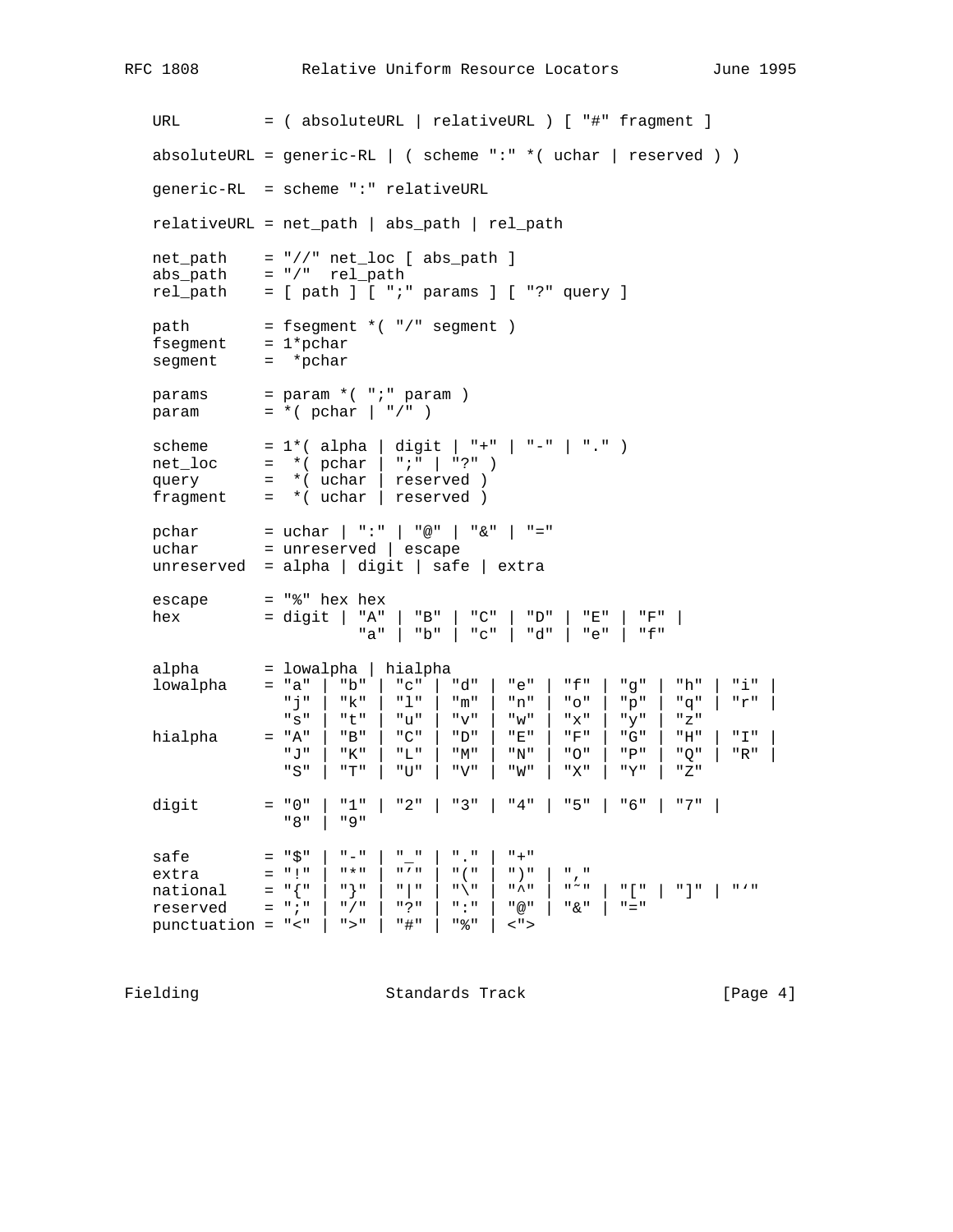# 2.3. Specific Schemes and their Syntactic Categories

 Each URL scheme has its own rules regarding the presence or absence of the syntactic components described in Sections 2.1 and 2.2. In addition, some schemes are never appropriate for use with relative URLs. However, since relative URLs will only be used within contexts in which they are useful, these scheme-specific differences can be ignored by the resolution process.

 Within this section, we include as examples only those schemes that have a defined URL syntax in RFC 1738 [2]. The following schemes are never used with relative URLs:

| mailto |             | Electronic Mail |                                          |  |
|--------|-------------|-----------------|------------------------------------------|--|
| news   | USENET news |                 |                                          |  |
| telnet |             |                 | TELNET Protocol for Interactive Sessions |  |

 Some URL schemes allow the use of reserved characters for purposes outside the generic-RL syntax given above. However, such use is rare. Relative URLs can be used with these schemes whenever the applicable base URL follows the generic-RL syntax.

| qopher   | Gopher and Gopher+ Protocols           |
|----------|----------------------------------------|
| prospero | Prospero Directory Service             |
| wais     | Wide Area Information Servers Protocol |

 Users of gopher URLs should note that gopher-type information is almost always included at the beginning of what would be the generic-RL path. If present, this type information prevents relative-path references to documents with differing gopher-types.

 Finally, the following schemes can always be parsed using the generic-RL syntax. This does not necessarily imply that relative URLs will be useful with these schemes -- that decision is left to the system implementation and the author of the base document.

| file | Host-specific Files           |
|------|-------------------------------|
| ftp  | File Transfer Protocol        |
| http | Hypertext Transfer Protocol   |
| nntp | USENET news using NNTP access |

 NOTE: Section 5 of RFC 1738 specifies that the question-mark character ("?") is allowed in an ftp or file path segment. However, this is not true in practice and is believed to be an error in the RFC. Similarly, RFC 1738 allows the reserved character semicolon  $('i")$  within an http path segment, but does not define its semantics; the correct semantics are as defined by this document for <params>.

Fielding **Standards Track** [Page 5]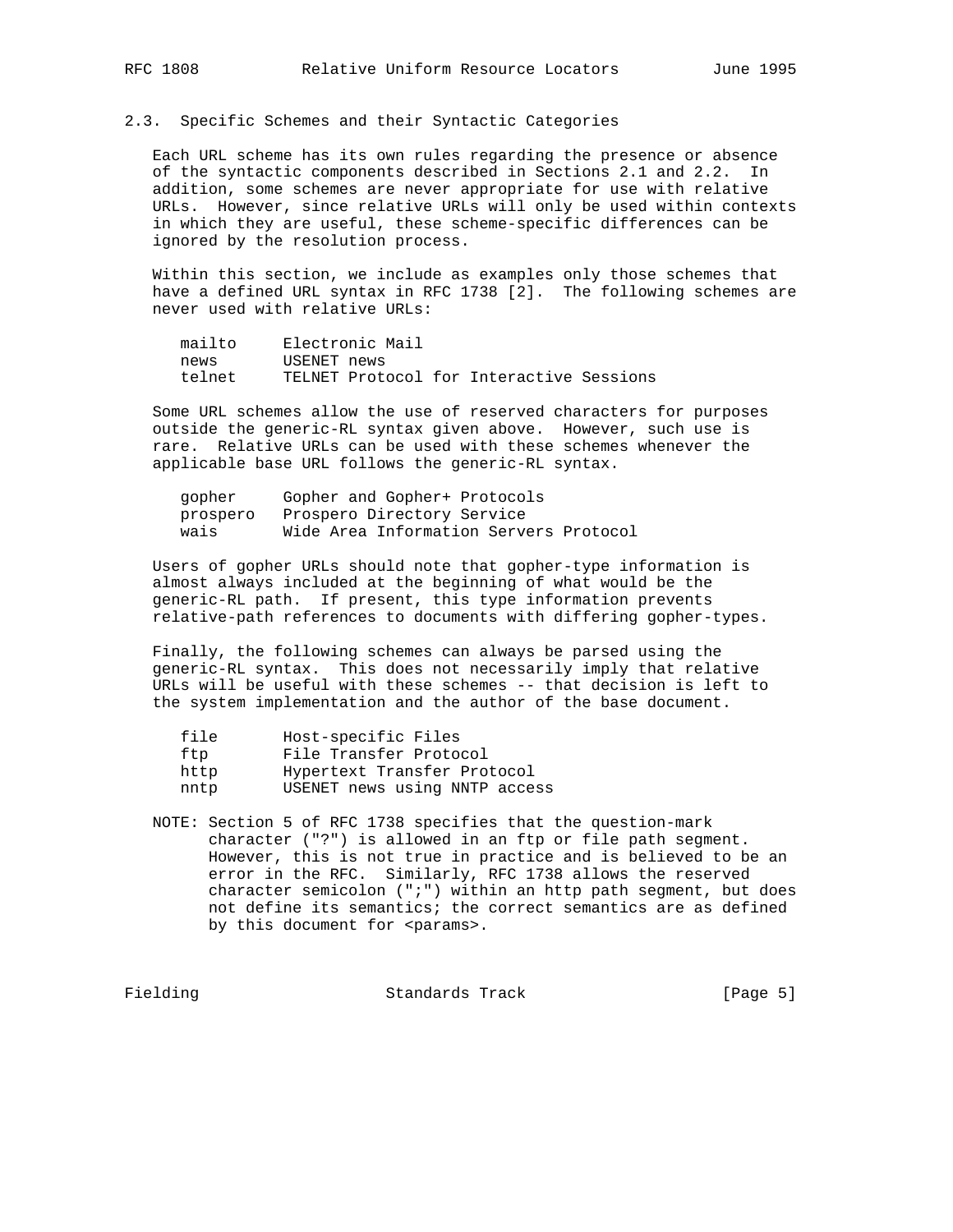We recommend that new schemes be designed to be parsable via the generic-RL syntax if they are intended to be used with relative URLs. A description of the allowed relative forms should be included when a new scheme is registered, as per Section 4 of RFC 1738 [2].

# 2.4. Parsing a URL

 An accepted method for parsing URLs is useful to clarify the generic-RL syntax of Section 2.2 and to describe the algorithm for resolving relative URLs presented in Section 4. This section describes the parsing rules for breaking down a URL (relative or absolute) into the component parts described in Section 2.1. The rules assume that the URL has already been separated from any surrounding text and copied to a "parse string". The rules are listed in the order in which they would be applied by the parser.

#### 2.4.1. Parsing the Fragment Identifier

 If the parse string contains a crosshatch "#" character, then the substring after the first (left-most) crosshatch "#" and up to the end of the parse string is the <fragment> identifier. If the crosshatch is the last character, or no crosshatch is present, then the fragment identifier is empty. The matched substring, including the crosshatch character, is removed from the parse string before continuing.

 Note that the fragment identifier is not considered part of the URL. However, since it is often attached to the URL, parsers must be able to recognize and set aside fragment identifiers as part of the process.

### 2.4.2. Parsing the Scheme

 If the parse string contains a colon ":" after the first character and before any characters not allowed as part of a scheme name (i.e., any not an alphanumeric, plus "+", period ".", or hyphen "-"), the <scheme> of the URL is the substring of characters up to but not including the first colon. These characters and the colon are then removed from the parse string before continuing.

2.4.3. Parsing the Network Location/Login

 If the parse string begins with a double-slash "//", then the substring of characters after the double-slash and up to, but not including, the next slash "/" character is the network location/login (<net\_loc>) of the URL. If no trailing slash "/" is present, the entire remaining parse string is assigned to <net\_loc>. The doubleslash and <net\_loc> are removed from the parse string before

Fielding Standards Track [Page 6]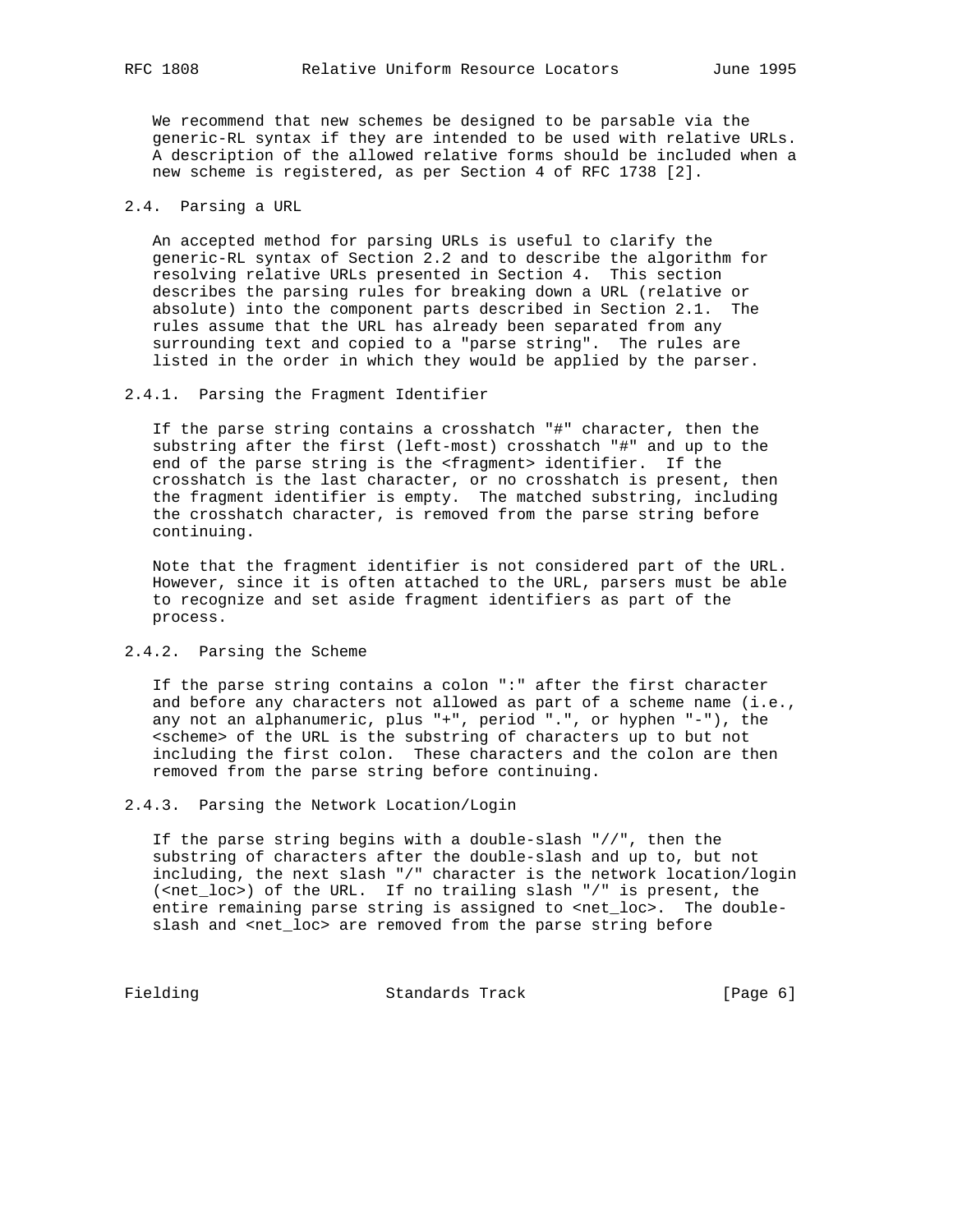continuing.

2.4.4. Parsing the Query Information

 If the parse string contains a question mark "?" character, then the substring after the first (left-most) question mark "?" and up to the end of the parse string is the <query> information. If the question mark is the last character, or no question mark is present, then the query information is empty. The matched substring, including the question mark character, is removed from the parse string before continuing.

### 2.4.5. Parsing the Parameters

 If the parse string contains a semicolon ";" character, then the substring after the first (left-most) semicolon ";" and up to the end of the parse string is the parameters (<params>). If the semicolon is the last character, or no semicolon is present, then <params> is empty. The matched substring, including the semicolon character, is removed from the parse string before continuing.

2.4.6. Parsing the Path

 After the above steps, all that is left of the parse string is the URL <path> and the slash "/" that may precede it. Even though the initial slash is not part of the URL path, the parser must remember whether or not it was present so that later processes can differentiate between relative and absolute paths. Often this is done by simply storing the preceding slash along with the path.

3. Establishing a Base URL

 The term "relative URL" implies that there exists some absolute "base URL" against which the relative reference is applied. Indeed, the base URL is necessary to define the semantics of any embedded relative URLs; without it, a relative reference is meaningless. In order for relative URLs to be usable within a document, the base URL of that document must be known to the parser.

Fielding Standards Track [Page 7]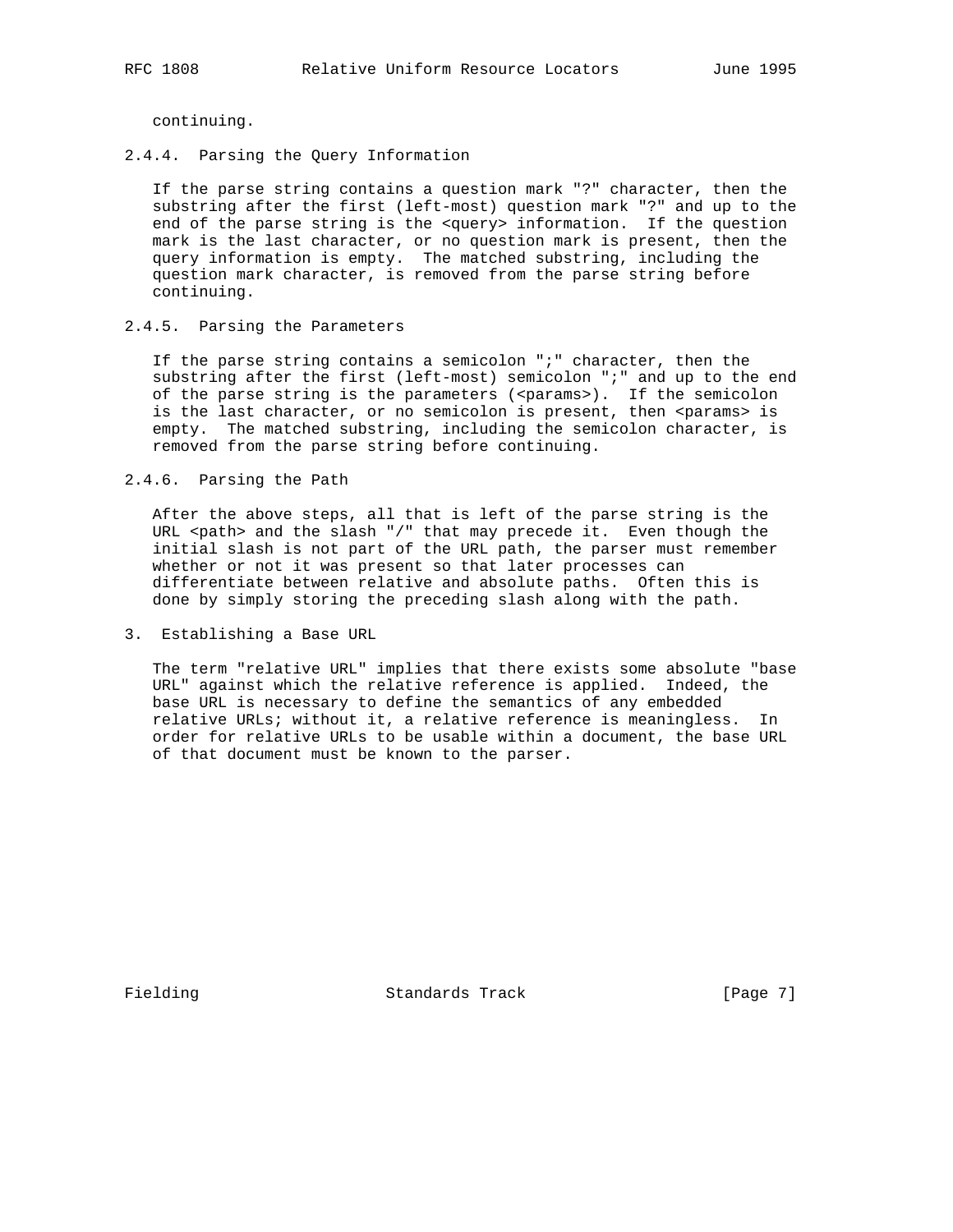The base URL of a document can be established in one of four ways, listed below in order of precedence. The order of precedence can be thought of in terms of layers, where the innermost defined base URL has the highest precedence. This can be visualized graphically as:



3.1. Base URL within Document Content

 Within certain document media types, the base URL of the document can be embedded within the content itself such that it can be readily obtained by a parser. This can be useful for descriptive documents, such as tables of content, which may be transmitted to others through protocols other than their usual retrieval context (e.g., E-Mail or USENET news).

 It is beyond the scope of this document to specify how, for each media type, the base URL can be embedded. It is assumed that user agents manipulating such media types will be able to obtain the appropriate syntax from that media type's specification. An example of how the base URL can be embedded in the Hypertext Markup Language (HTML) [3] is provided in an Appendix (Section 10).

 Messages are considered to be composite documents. The base URL of a message can be specified within the message headers (or equivalent tagged metainformation) of the message. For protocols that make use of message headers like those described in RFC 822 [5], we recommend that the format of this header be:

base-header = "Base" ":" "<URL:" absoluteURL ">"

 where "Base" is case-insensitive and any whitespace (including that used for line folding) inside the angle brackets is ignored. For example, the header field

Fielding **Standards Track** [Page 8]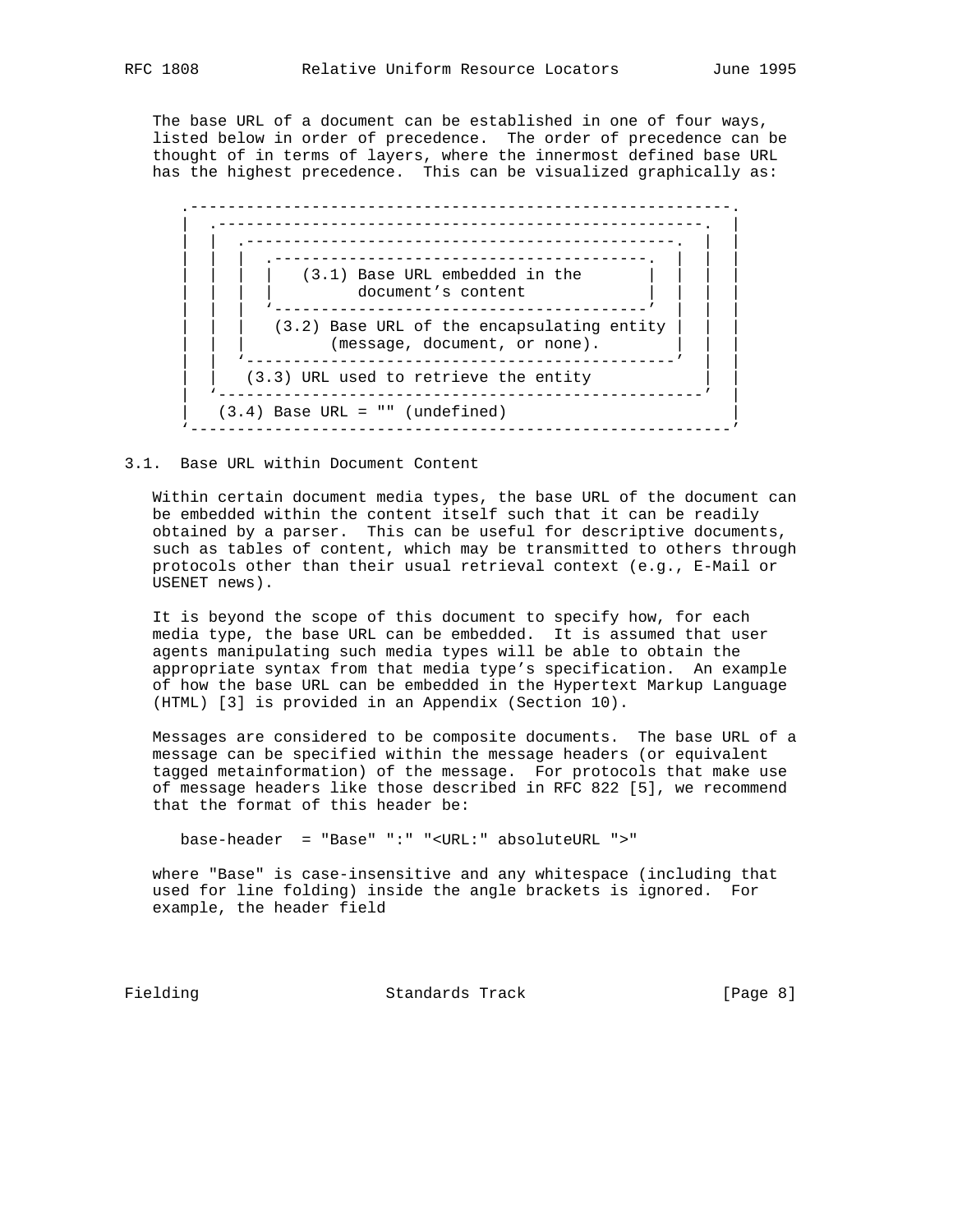Base: <URL:http://www.ics.uci.edu/Test/a/b/c>

 would indicate that the base URL for that message is the string "http://www.ics.uci.edu/Test/a/b/c". The base URL for a message serves as both the base for any relative URLs within the message headers and the default base URL for documents enclosed within the message, as described in the next section.

 Protocols which do not use the RFC 822 message header syntax, but which do allow some form of tagged metainformation to be included within messages, may define their own syntax for defining the base URL as part of a message.

3.2. Base URL from the Encapsulating Entity

 If no base URL is embedded, the base URL of a document is defined by the document's retrieval context. For a document that is enclosed within another entity (such as a message or another document), the retrieval context is that entity; thus, the default base URL of the document is the base URL of the entity in which the document is encapsulated.

 Composite media types, such as the "multipart/\*" and "message/\*" media types defined by MIME (RFC 1521, [4]), define a hierarchy of retrieval context for their enclosed documents. In other words, the retrieval context of a component part is the base URL of the composite entity of which it is a part. Thus, a composite entity can redefine the retrieval context of its component parts via the inclusion of a base-header, and this redefinition applies recursively for a hierarchy of composite parts. Note that this might not change the base URL of the components, since each component may include an embedded base URL or base-header that takes precedence over the retrieval context.

3.3. Base URL from the Retrieval URL

 If no base URL is embedded and the document is not encapsulated within some other entity (e.g., the top level of a composite entity), then, if a URL was used to retrieve the base document, that URL shall be considered the base URL. Note that if the retrieval was the result of a redirected request, the last URL used (i.e., that which resulted in the actual retrieval of the document) is the base URL.

3.4. Default Base URL

 If none of the conditions described in Sections 3.1 -- 3.3 apply, then the base URL is considered to be the empty string and all embedded URLs within that document are assumed to be absolute URLs.

Fielding Standards Track [Page 9]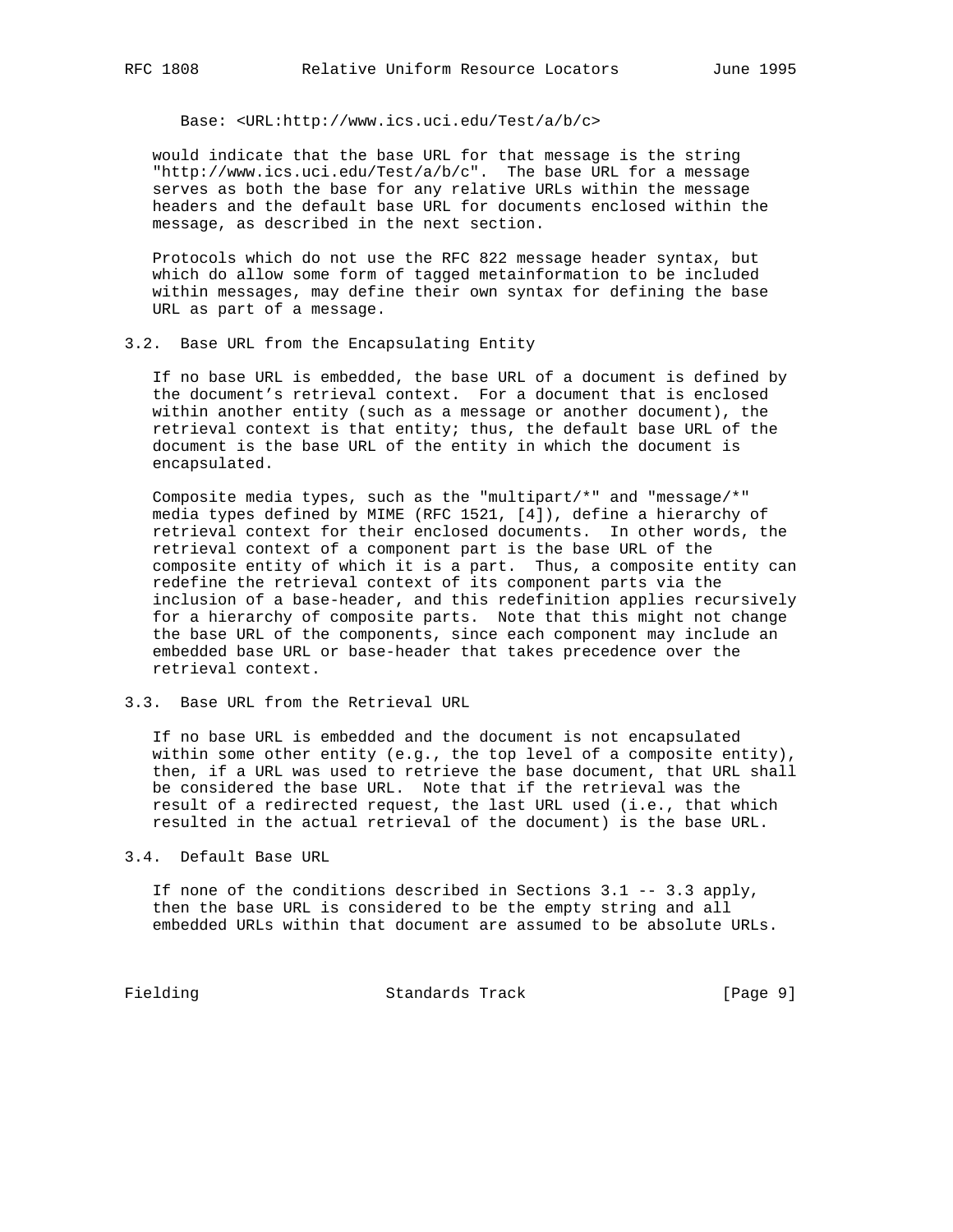It is the responsibility of the distributor(s) of a document containing relative URLs to ensure that the base URL for that document can be established. It must be emphasized that relative URLs cannot be used reliably in situations where the document's base URL is not well-defined.

4. Resolving Relative URLs

 This section describes an example algorithm for resolving URLs within a context in which the URLs may be relative, such that the result is always a URL in absolute form. Although this algorithm cannot guarantee that the resulting URL will equal that intended by the original author, it does guarantee that any valid URL (relative or absolute) can be consistently transformed to an absolute form given a valid base URL.

The following steps are performed in order:

- Step 1: The base URL is established according to the rules of Section 3. If the base URL is the empty string (unknown), the embedded URL is interpreted as an absolute URL and we are done.
- Step 2: Both the base and embedded URLs are parsed into their component parts as described in Section 2.4.
	- a) If the embedded URL is entirely empty, it inherits the entire base URL (i.e., is set equal to the base URL) and we are done.
	- b) If the embedded URL starts with a scheme name, it is interpreted as an absolute URL and we are done.
	- c) Otherwise, the embedded URL inherits the scheme of the base URL.
- Step 3: If the embedded URL's <net\_loc> is non-empty, we skip to Step 7. Otherwise, the embedded URL inherits the <net\_loc> (if any) of the base URL.
- Step 4: If the embedded URL path is preceded by a slash "/", the path is not relative and we skip to Step 7.

Fielding  $\qquad \qquad$  Standards Track [Page 10]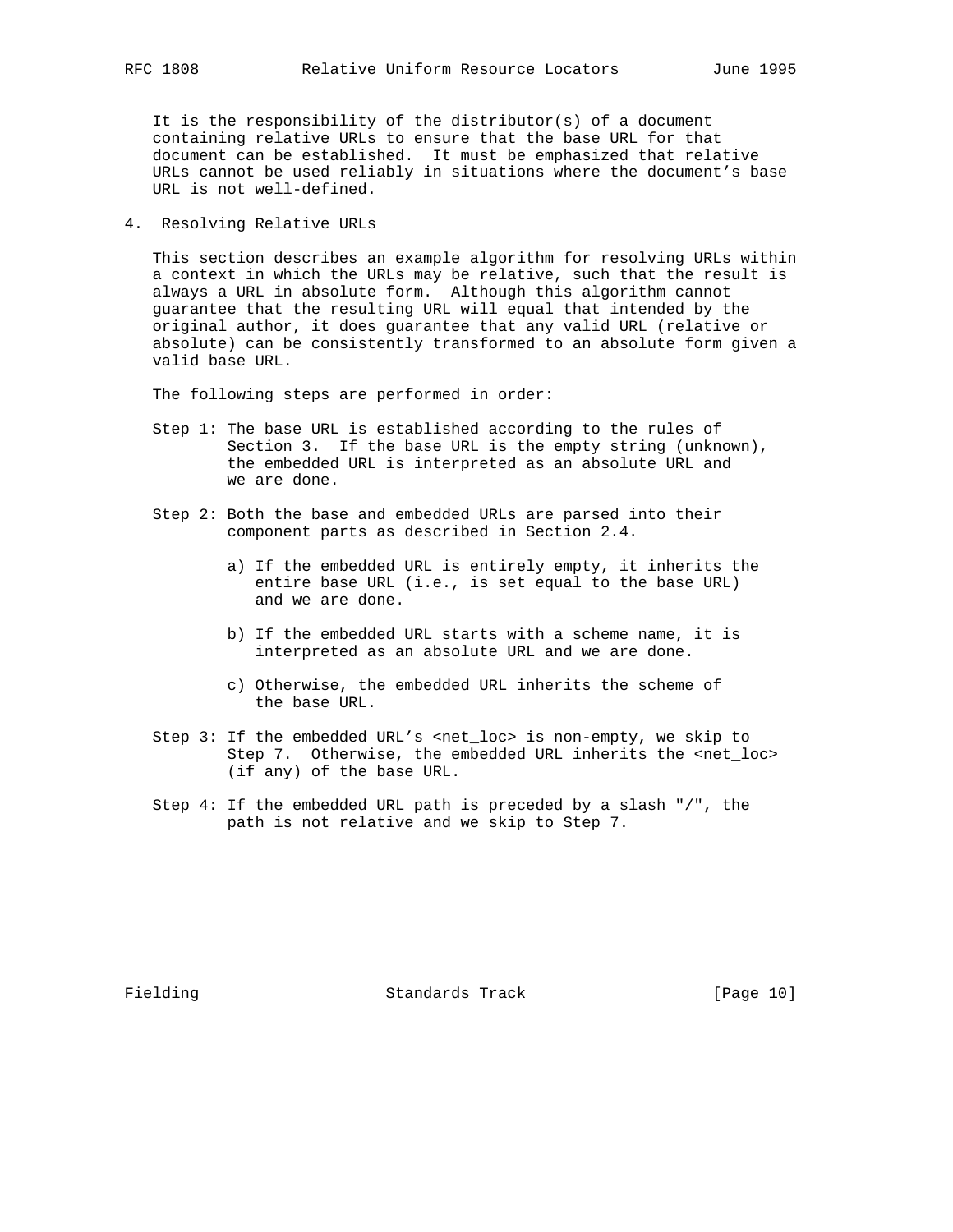- Step 5: If the embedded URL path is empty (and not preceded by a slash), then the embedded URL inherits the base URL path, and
	- a) if the embedded URL's <params> is non-empty, we skip to step 7; otherwise, it inherits the <params> of the base URL (if any) and
	- b) if the embedded URL's <query> is non-empty, we skip to step 7; otherwise, it inherits the <query> of the base URL (if any) and we skip to step 7.
- Step 6: The last segment of the base URL's path (anything following the rightmost slash "/", or the entire path if no slash is present) is removed and the embedded URL's path is appended in its place. The following operations are then applied, in order, to the new path:
	- a) All occurrences of "./", where "." is a complete path segment, are removed.
	- b) If the path ends with "." as a complete path segment, that "." is removed.
	- c) All occurrences of "<segment>/../", where <segment> is a complete path segment not equal to "..", are removed. Removal of these path segments is performed iteratively, removing the leftmost matching pattern on each iteration, until no matching pattern remains.
	- d) If the path ends with "<segment>/..", where <segment> is a complete path segment not equal to "..", that "<segment>/.." is removed.
- Step 7: The resulting URL components, including any inherited from the base URL, are recombined to give the absolute form of the embedded URL.

 Parameters, regardless of their purpose, do not form a part of the URL path and thus do not affect the resolving of relative paths. In particular, the presence or absence of the ";type=d" parameter on an ftp URL does not affect the interpretation of paths relative to that URL. Fragment identifiers are only inherited from the base URL when the entire embedded URL is empty.

Fielding **Standards Track** [Page 11]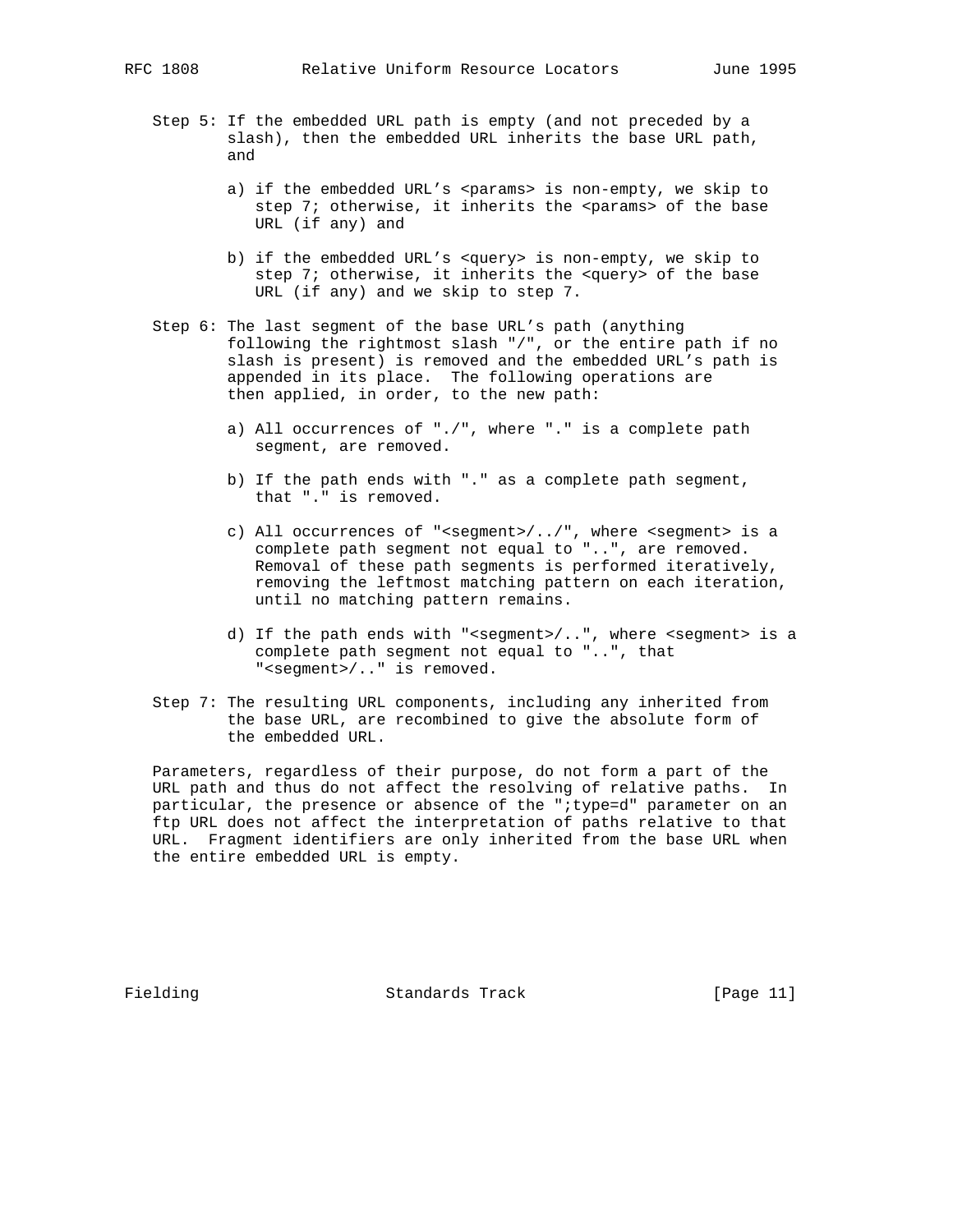The above algorithm is intended to provide an example by which the output of implementations can be tested -- implementation of the algorithm itself is not required. For example, some systems may find it more efficient to implement Step 6 as a pair of segment stacks being merged, rather than as a series of string pattern matches.

5. Examples and Recommended Practice

Within an object with a well-defined base URL of

Base: <URL:http://a/b/c/d;p?q#f>

the relative URLs would be resolved as follows:

# 5.1. Normal Examples

| q∶h               | = <url:g:h></url:g:h>                                                      |
|-------------------|----------------------------------------------------------------------------|
| đ                 | <url:http: a="" b="" c="" g=""><br/><math>=</math></url:http:>             |
| . /g              | <url:http: a="" b="" c="" g=""><br/><math>=</math></url:http:>             |
| g/                | <url:http: a="" b="" c="" g=""></url:http:><br>$=$                         |
| /g                | $=$ <url:http: a="" g=""></url:http:>                                      |
| //g               | $=$ <url:http: q=""></url:http:>                                           |
| ?Y                | = <url:http: a="" b="" c="" d;p?y=""></url:http:>                          |
| g?y               | $=$ <url:http: a="" b="" c="" q?y=""></url:http:>                          |
| $q$ ?y/./x        | <url:http: .="" a="" b="" c="" g?y="" x=""><br/><math>=</math></url:http:> |
| #s                | <url:http: a="" b="" c="" d;p?q#s=""><br/><math>=</math></url:http:>       |
| q#s               | = <url:http: a="" b="" c="" g#s=""></url:http:>                            |
| g#s/./x           | = <url:http: .="" a="" b="" c="" g#s="" x=""></url:http:>                  |
| g?y#s             | = <url:http: a="" b="" c="" g?y#s=""></url:http:>                          |
| $i\mathbf{x}$     | = <url:http: a="" b="" c="" dix=""></url:http:>                            |
| $q_{i}x$          | <url:http: a="" b="" c="" g;x=""><br/><math>=</math></url:http:>           |
| g;x?y#s           | <url:http: a="" b="" c="" q;x?y#s=""><br/><math>=</math></url:http:>       |
| $\bullet$         | <url:http: a="" b="" c=""></url:http:><br>$=$                              |
| $\cdot$ /         | $\text{CURL:http://a/b/c/>}$<br>$=$                                        |
| $\ddotsc$         | = <url:http: a="" b=""></url:http:>                                        |
| $\cdot$ . /       | $=$ <url:http: a="" b=""></url:http:>                                      |
| $\ldots$ /g       | = <url:http: a="" b="" g=""></url:http:>                                   |
| $\dots/$          | = <url:http: a=""></url:http:>                                             |
| $\ldots/ \ldots/$ | $=$ <url:http: a=""></url:http:>                                           |
| $\ldots/\ldots/g$ | = <url:http: a="" g=""></url:http:>                                        |

# 5.2. Abnormal Examples

 Although the following abnormal examples are unlikely to occur in normal practice, all URL parsers should be capable of resolving them consistently. Each example uses the same base as above.

Fielding Standards Track [Page 12]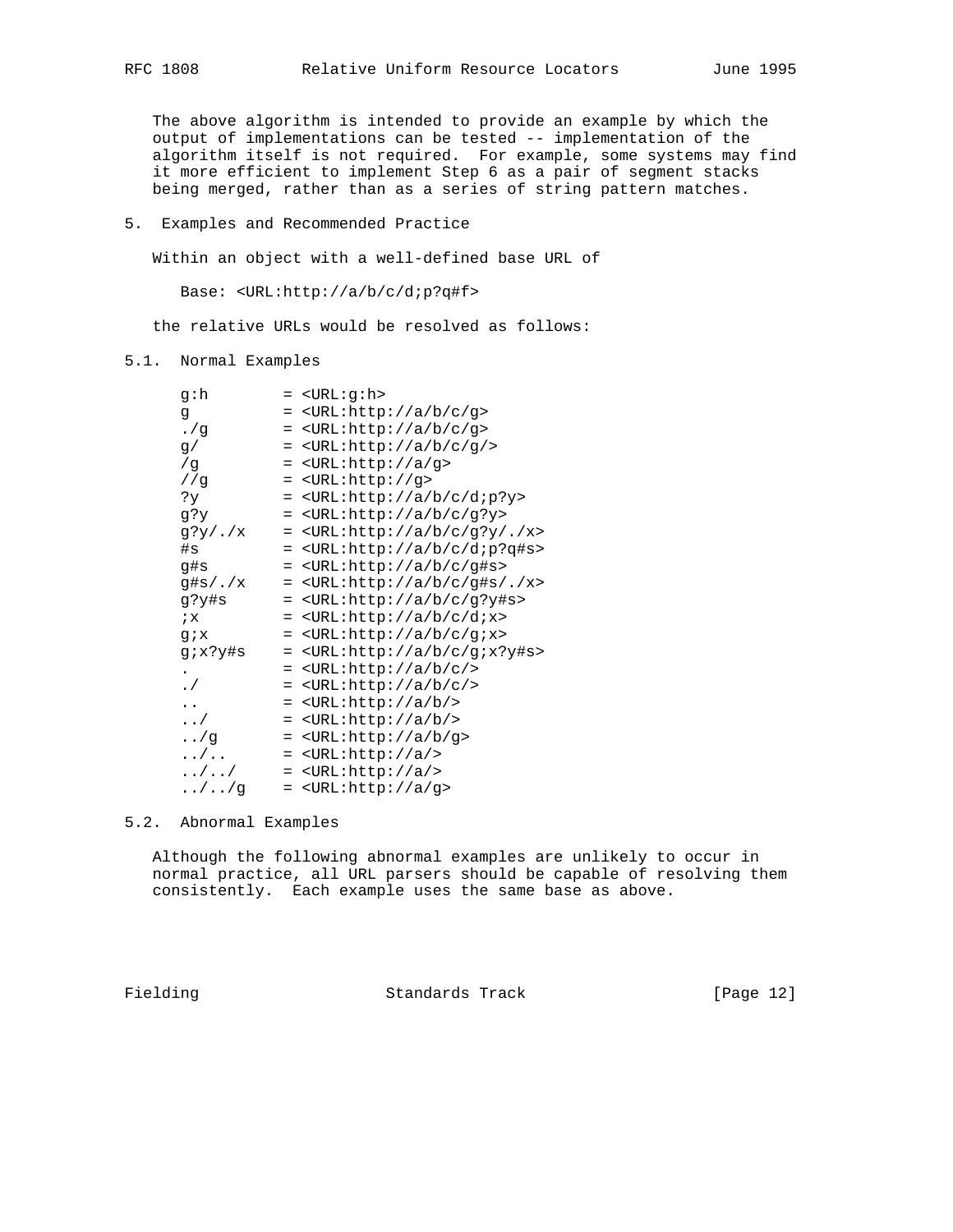An empty reference resolves to the complete base URL:

 $\langle$ > =  $\langle \text{URL:http://a/b/c/d:p?q#f>}$ 

 Parsers must be careful in handling the case where there are more relative path ".." segments than there are hierarchical levels in the base URL's path. Note that the ".." syntax cannot be used to change the <net\_loc> of a URL.

 $\ldots/ \ldots /$ ../g = <URL:http://a/../g>  $1.7.7.7.7.7.79 = 5.7.7.7.7.7$ 

 Similarly, parsers must avoid treating "." and ".." as special when they are not complete components of a relative path.

| $/$ ./q         | $=$ <url:http: .="" a="" g=""></url:http:>       |
|-----------------|--------------------------------------------------|
| $/$ $/$ q       | $=$ <url:http: a="" g=""></url:http:>            |
| q.              | $=$ <url:http: a="" b="" c="" q.=""></url:http:> |
| $\cdot$ q       | $=$ <url:http: .g="" a="" b="" c=""></url:http:> |
| q.,             | $=$ <url:http: a="" b="" c="" g=""></url:http:>  |
| $\cdot \cdot$ q | $=$ <url:http: a="" b="" c="" g=""></url:http:>  |

 Less likely are cases where the relative URL uses unnecessary or nonsensical forms of the "." and ".." complete path segments.

| . / / q      | $=$ <url:http: a="" b="" g=""></url:http:>           |
|--------------|------------------------------------------------------|
| .99/1.       | $=$ <url:http: a="" b="" c="" g=""></url:http:>      |
| q / . / h    | $=$ <url:http: a="" b="" c="" h="" q=""></url:http:> |
| $q/\ldots/h$ | $=$ <url:http: a="" b="" c="" h=""></url:http:>      |

 Finally, some older parsers allow the scheme name to be present in a relative URL if it is the same as the base URL scheme. This is considered to be a loophole in prior specifications of partial URLs [1] and should be avoided by future parsers.

| http:q | = <url:http:q></url:http:q> |
|--------|-----------------------------|
| http:  | $=$ <url:http:></url:http:> |

#### 5.3. Recommended Practice

 Authors should be aware that path names which contain a colon ":" character cannot be used as the first component of a relative URL path (e.g., "this:that") because they will likely be mistaken for a scheme name. It is therefore necessary to precede such cases with other components (e.g., "./this:that"), or to escape the colon character (e.g., "this%3Athat"), in order for them to be correctly parsed. The former solution is preferred because it does not affect the absolute form of the URL.

Fielding **Standards Track** [Page 13]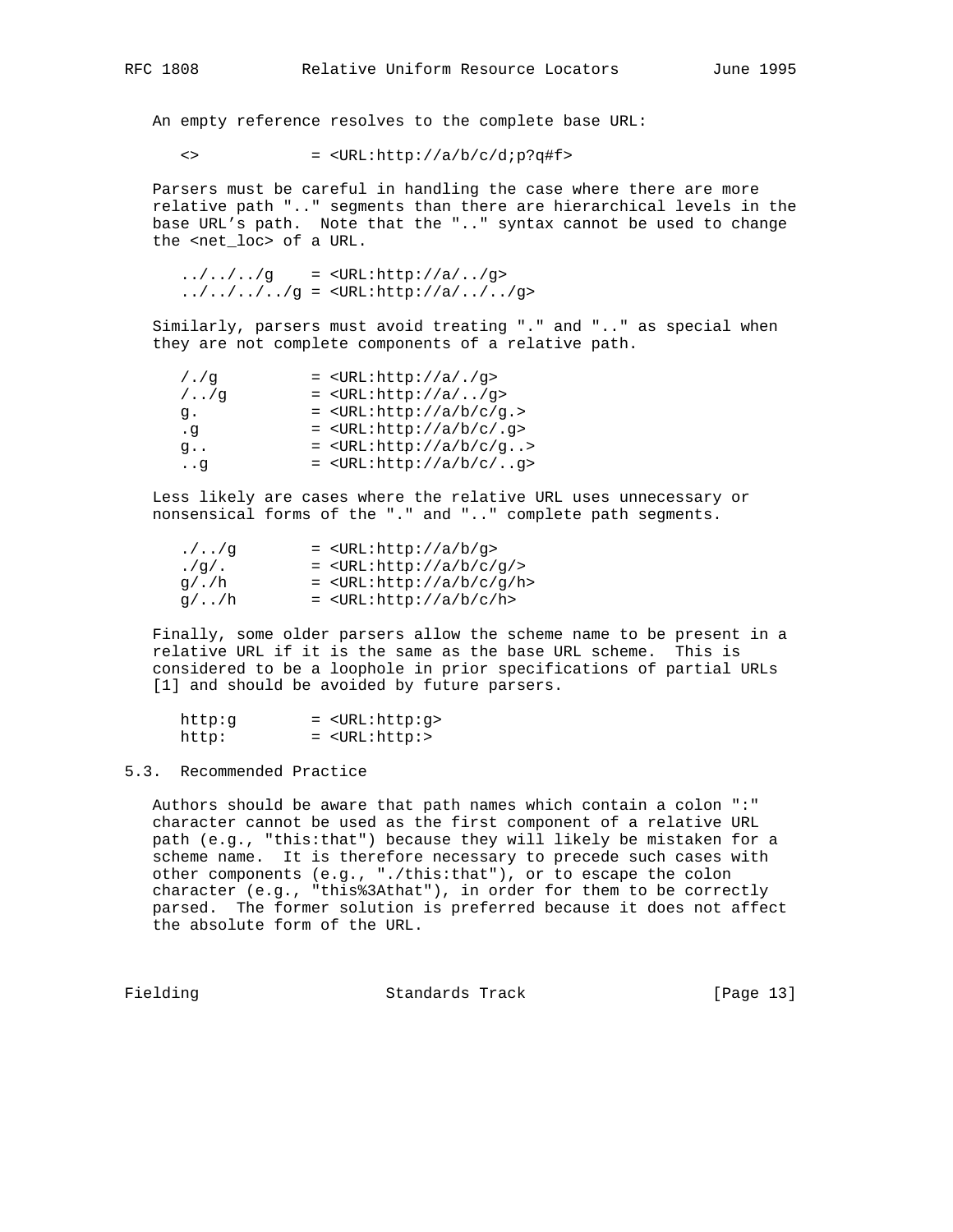There is an ambiguity in the semantics for the ftp URL scheme regarding the use of a trailing slash ("/") character and/or a parameter ";type=d" to indicate a resource that is an ftp directory. If the result of retrieving that directory includes embedded relative URLs, it is necessary that the base URL path for that result include a trailing slash. For this reason, we recommend that the ";type=d" parameter value not be used within contexts that allow relative URLs.

6. Security Considerations

 There are no security considerations in the use or parsing of relative URLs. However, once a relative URL has been resolved to its absolute form, the same security considerations apply as those described in RFC 1738 [2].

7. Acknowledgements

 This work is derived from concepts introduced by Tim Berners-Lee and the World-Wide Web global information initiative. Relative URLs are described as "Partial URLs" in RFC 1630 [1]. That description was expanded for inclusion as an appendix for an early draft of RFC 1738, "Uniform Resource Locators (URL)" [2]. However, after further discussion, the URI-WG decided to specify Relative URLs separately from the primary URL draft.

 This document is intended to fulfill the recommendations for Internet Resource Locators as stated in [6]. It has benefited greatly from the comments of all those participating in the URI-WG. Particular thanks go to Larry Masinter, Michael A. Dolan, Guido van Rossum, Dave Kristol, David Robinson, and Brad Barber for identifying problems/deficiencies in earlier drafts.

# 8. References

- [1] Berners-Lee, T., "Universal Resource Identifiers in WWW: A Unifying Syntax for the Expression of Names and Addresses of Objects on the Network as used in the World-Wide Web", RFC 1630, CERN, June 1994.
- [2] Berners-Lee, T., Masinter, L., and M. McCahill, Editors, "Uniform Resource Locators (URL)", RFC 1738, CERN, Xerox Corporation, University of Minnesota, December 1994.
- [3] Berners-Lee T., and D. Connolly, "HyperText Markup Language Specification -- 2.0", Work in Progress, MIT, HaL Computer Systems, February 1995. <URL:http://www.ics.uci.edu/pub/ietf/html/>

Fielding Standards Track [Page 14]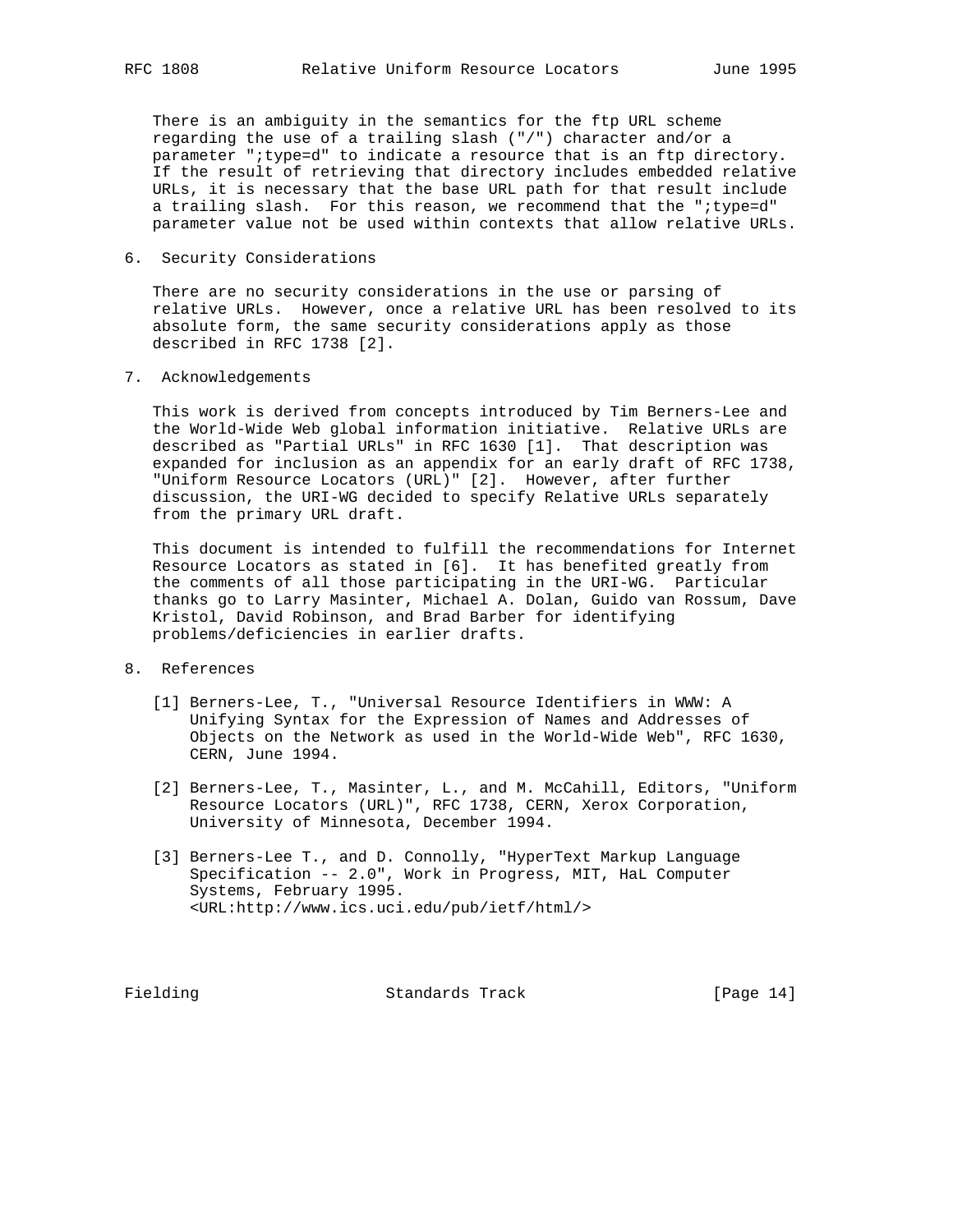- [4] Borenstein, N., and N. Freed, "MIME (Multipurpose Internet Mail Extensions): Mechanisms for Specifying and Describing the Format of Internet Message Bodies", RFC 1521, Bellcore, Innosoft, September 1993.
- [5] Crocker, D., "Standard for the Format of ARPA Internet Text Messages", STD 11, RFC 822, UDEL, August 1982.
- [6] Kunze, J., "Functional Recommendations for Internet Resource Locators", RFC 1736, IS&T, UC Berkeley, February 1995.
- 9. Author's Address

 Roy T. Fielding Department of Information and Computer Science University of California Irvine, CA 92717-3425 U.S.A.

 Tel: +1 (714) 824-4049 Fax: +1 (714) 824-4056 EMail: fielding@ics.uci.edu

10. Appendix - Embedding the Base URL in HTML documents

 It is useful to consider an example of how the base URL of a document can be embedded within the document's content. In this appendix, we describe how documents written in the Hypertext Markup Language (HTML) [3] can include an embedded base URL. This appendix does not form a part of the relative URL specification and should not be considered as anything more than a descriptive example.

 HTML defines a special element "BASE" which, when present in the "HEAD" portion of a document, signals that the parser should use the BASE element's "HREF" attribute as the base URL for resolving any relative URLs. The "HREF" attribute must be an absolute URL. Note that, in HTML, element and attribute names are case-insensitive. For example:

 <!doctype html public "-//IETF//DTD HTML//EN"> <HTML><HEAD> <TITLE>An example HTML document</TITLE> <BASE href="http://www.ics.uci.edu/Test/a/b/c"> </HEAD><BODY> ... <A href="../x">a hypertext anchor</A> ... </BODY></HTML>

Fielding Standards Track [Page 15]